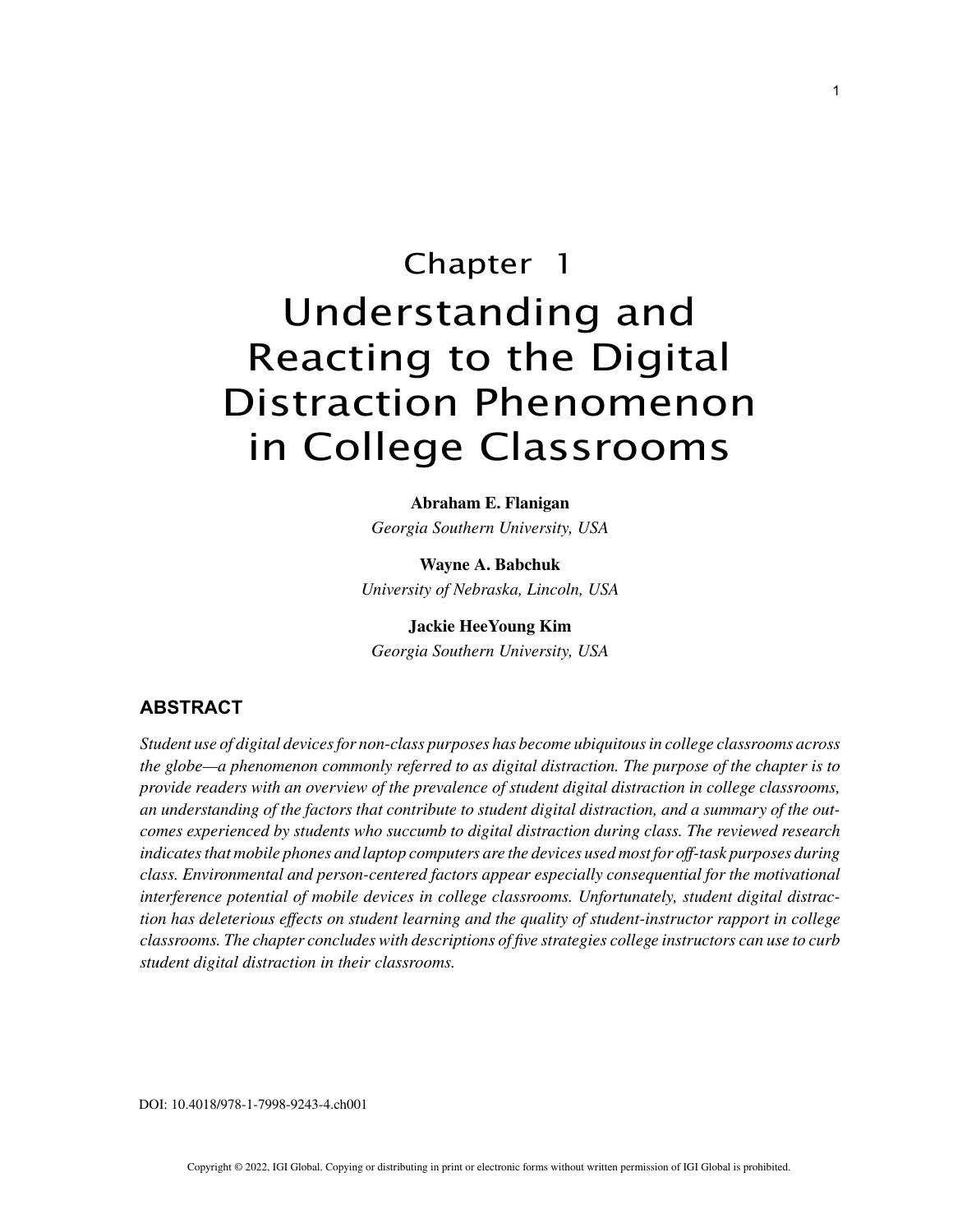## **INTRODUCTION**

Undergraduates spend a considerable amount of time using mobile technology (e.g., smart phones, laptop computers, tablets) for leisure purposes outside of the classroom (Li et al., 2020; Roberts et al., 2014). Unfortunately, leisure use of mobile devices does not immediately end when students enter college classrooms (e.g., Parry & le Roux, 2018; Ravizza et al., 2017; Wammes et al., 2019). Undergraduates across cultures and continents regularly use mobile devices during class for non-class purposes (Demirbilek & Talan, 2018; Jamet et al., 2020)—a phenomenon commonly referred to as digital distraction (e.g., Flanigan & Titsworth, 2020; McCoy, 2020). The purpose of the present chapter is to provide readers with an understanding of the expansiveness of the digital distraction phenomenon in college classrooms. Literature related to the frequency, causes, and consequences of student digital distraction will be reviewed and implications for instruction in college classrooms will be discussed.

## **PREVALENCE OF DIGITAL DISTRACTION**

Student use of digital devices for off-task purposes is commonplace in college classrooms across the globe. Whether students are taking courses in the United States (Chen et al., 2020), China (Wu et al., 2018), South Africa (Parry & le Roux, 2018), France (Jamet et al., 2020), Canada (Wammes et al., 2019), Germany (Vorderer et al., 2016), Turkey (Demirbilek & Talan, 2018), South Korea (Kim et al., 2019) or elsewhere, they have admitted to or been observed regularly using digital devices for off-task purposes during class. Off-task device use occurs whether students are listening to lectures (Wammes et al., 2019) or working in small groups (Wood et al., 2018). Many students experience digital distraction on an ongoing basis throughout the semester, with only a slight drop-off in frequency occurring around the time of midterm exams (Kim et al., 2019). Although many devices can be used for off-task purposes (such as phones, tablets, laptops, smartwatches, and more), research indicates that two devices—mobile phones and laptop computers—are the devices most misused by undergraduates (Jamet et al., 2020; Mc-Coy, 2016). The following two subsections summarize the prevalence of the misuse of mobile phones and laptop computers during typical class periods in undergraduate classrooms.

## **Mobile Phone Use**

Mobile phones have emerged as the most abused digital device in college classrooms. Most studies show that anywhere from 70-to-90% of college students regularly misuse their mobile phones during a typical class period (e.g., Kornhauser et al., 2016; McCoy, 2020; Parry & le Roux, 2018). Off-task mobile phone usage occurs regularly throughout ongoing lectures—approximately once every five minutes for students who misuse their phones (Kim et al., 2019), resulting in students using their phones for about 25-to-30% of typical class periods (Kim et al., 2019; McCoy, 2020). However, it is worthwhile to note that researchers comparing undergraduates' self-reported device usage with tracked device usage have detected that many undergraduates underreport—either intentionally or unintentionally—the frequency of their off-task device usage during class (Kim et al., 2019), which implies that the actual amount of time spent using mobile phones during class might be higher than undergraduates admit to researchers.

Misuse of mobile phones during class typically involves a lot of texting. For instance, more than half of all college students surveyed report frequently texting (McCoy, 2020; Parry & le Roux, 2018), while